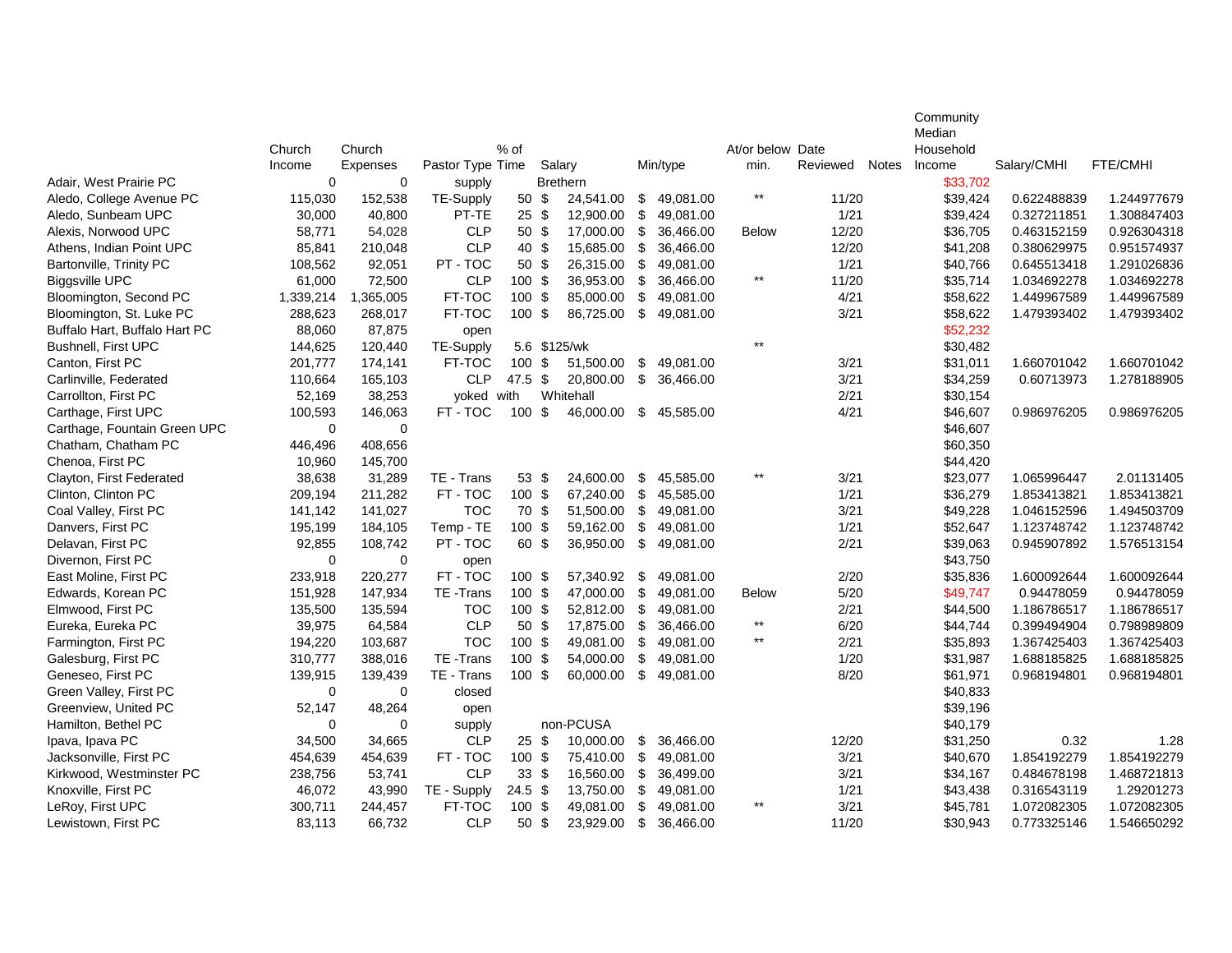| Lincoln, First PC              | 283,364        | 275,592        | FT-TOC           | 100 \$           | 53,900.00     | \$<br>49,081.00        |                 | 3/20  | \$34,435 | 1.565267896 | 1.565267896 |
|--------------------------------|----------------|----------------|------------------|------------------|---------------|------------------------|-----------------|-------|----------|-------------|-------------|
| Macomb, First PC               | 306,100        | 351,099        |                  |                  |               |                        |                 |       | \$25,994 |             |             |
| Macomb, Scotland Trinity PC    | 112,642        | 130,315        | <b>CLP</b>       | 50 \$            | 30,876.00     | \$<br>36,466.00        |                 | 1/21  | \$25,994 | 1.187812572 | 2.375625144 |
| Mason City UPC                 | 75,510         | 75,510         | TE-Trans         | $15 \text{ }$ \$ | 9,450.00      | \$<br>49,081.00        |                 | 10/20 | \$35,615 | 0.265337639 | 1.768917591 |
| Media, Community PC            | 14,000         | 16,000         | supply           |                  |               |                        |                 |       | \$35,125 |             |             |
| Middletown, First PC           | $\Omega$       | $\mathbf 0$    |                  |                  |               |                        |                 |       | \$33,929 |             |             |
| Milan, First PC                | 171,222        | 170,267        | FT-TOC           | 100 \$           | 50,852.00     | \$<br>49,081.00        |                 | 1/21  | \$34,556 | 1.471582359 | 1.471582359 |
| Monmouth, Faith UPC            | 200,461        | 193,273        | FT-TOC           | 100 \$           | 46,374.00     | \$<br>45,585.00        |                 | 3/21  | \$33,641 | 1.378496478 | 1.378496478 |
| Monmouth, Sugar Tree Grove PC  | 23,474         | 32,339         | PT - Supply      | 25S              | 12,030.00 \$  | 49,081.00              | $\star\star$    | 6/20  | \$33,641 | 0.357599358 | 1.430397432 |
| Morton, First                  | 67,013         | 61,087         | <b>CLP</b>       | 50 \$            | 30,144.00     | \$<br>36,466.00        |                 | 3/21  | \$70,878 | 0.425294167 | 0.850588335 |
| Mt. Sterling, Church of Christ | 30.500         | 36,365         | <b>CLP</b>       | 25S              | 12,000.00     | \$<br>36,466.00        |                 | 3/21  | \$27,434 | 0.437413429 | 1.749653714 |
| Nauvoo, First                  | $\overline{?}$ | $\overline{?}$ | closed           |                  |               |                        |                 |       | \$39,519 |             |             |
| New Windsor PC                 | 117,222        | 131,730        | FT-TOC           | 100S             | 48,119.00 \$  | 49,081.00              | $\star\star$    | 2/20  | \$37,500 | 1.283173333 | 1.283173333 |
| Niota, Appanoose Faith PC      | $\Omega$       | $\mathbf 0$    | supply           |                  | Luthern       |                        |                 |       | \$42,857 |             |             |
| Normal, First                  | 1,059,514      | 971,072        | FT-TOC           | 100S             |               | 79,204.00 \$ 49,081.00 |                 | 3/21  | \$40,379 | 1.961514649 | 1.961514649 |
| Normal, New Covenant           | 29,568         | 29,462         | open             |                  |               |                        |                 |       | \$40,379 |             |             |
| Oneida, United                 | 30,851         | 29,429         |                  |                  |               |                        |                 |       | \$39,545 |             |             |
| Orion, Beulah                  | 78,506         | 73,395         |                  |                  |               |                        |                 |       | \$49,164 |             |             |
| Pekin, First                   | 132,386        | 167,930        | FT-TOC           | 100 \$           | 61,793.00     | \$<br>49.081.00        |                 | 4/21  | \$41,913 | 1.474315845 | 1.474315845 |
| Peoria, First Federated        | 1,353,622      | 1,342,734      | FT-Trans         | 100S             | 120,060.00    | \$<br>49,081.00        |                 | 9/20  | \$36,397 | 3.298623513 | 3.298623513 |
| Peoria, United                 | 711,058        | 570,715        | FT-TOC           | 100 \$           | 88,400.00     |                        |                 | 3/21  | \$36,397 | 2.428771602 | 2.428771602 |
| Peoria, Westminster            | 466,365        | 449,867        | FT-TOC           | 100 \$           | 75,152.00     | \$<br>49,081.00        |                 |       | \$36,397 | 2.064785559 | 2.064785559 |
| Petersburg, Central            | 87,716         | 112,852        | <b>CLP</b>       | 100 \$           | 44,677.00 \$  | 36,466.00              | <b>OPEN</b>     | 2/21  | \$34,688 | 1.28796702  | 1.28796702  |
| Pleasant Plains, Farmingdale   | 216,671        | 107,827        | PT-TOC           | 62.5 \$          | 36,155.00 \$  | 49,081.00              |                 | 6/17  | \$46,053 | 0.785073719 | 1.256117951 |
| Quincy, Ellington Memorial     | 86,853         | 86,088         | PT-TOC           | 50 \$            | 31,527.00 \$  | 49,081.00              |                 | 3/21  | \$30,956 | 1.018445536 | 2.036891071 |
| Reynolds, Hamlet Perryton      | 56,000         | 61,000         | PT-Cont          | 49 \$            | 30,000.00 \$  | 49,081.00              |                 |       | \$42,917 | 0.699023697 | 1.426578973 |
| Rio, Rio                       | 9,600          | 59,260         | <b>TE-Supply</b> | 50 \$            | 24,540.00 \$  | 49,081.00              | $\star\star$    | 4/21  | \$37,750 | 0.650066225 | 1.30013245  |
| Rock Island, Broadway          | 173,347        | 111,925        | student          |                  |               |                        |                 |       | \$34,729 |             |             |
| Rock Island, Gloria Dei United | 58,000         | 78,000         | FT-TOC           | 100 \$           | 48,205.00     | \$<br>49,081.00        | under           | 3/21  | \$34,729 | 1.388033056 | 1.388033056 |
| Rock Island, Good Shepherd     | $\mathbf 0$    | 0              | FT-TOC           | 100 \$           | 51,184.00 \$  | 49,081.00              |                 | 2/20  | \$34,729 | 1.473811512 | 1.473811512 |
| Rock Island, South Park        | $\mathbf 0$    | 0              |                  |                  |               |                        |                 |       | \$34,729 |             |             |
| Rushville, First               | $\Omega$       | $\mathbf 0$    | open             |                  |               |                        |                 |       | \$30,450 |             |             |
| Seaton, Center                 | 26,853         | 50,163         | covenant with    |                  | Biggsville    |                        |                 |       | \$45,694 |             |             |
| Springfield, First             | 1,016,550      | 984,626        |                  |                  |               |                        |                 |       | \$39,388 |             |             |
| Springfield, Hope              | 266,000        | 252,000        | FT-TOC           | 100 \$           | 71,337.00     | \$49,081.00            |                 |       | \$39,388 | 1.811135371 | 1.811135371 |
| Springfield, Knox              | 28,050         | 54,526         | Supply           | 50 <sup>°</sup>  | 23,562.00 UCC |                        | $^{\star\star}$ | 7/20  | \$39,388 | 0.598202498 | 1.196404996 |
| Springfield, Korean United     | $\Omega$       | $\mathbf 0$    |                  |                  |               |                        |                 |       | \$39,388 |             |             |
| Springfield, Third             | 220,389        | 290,855        | March            | 2020             |               |                        |                 | 4/21  | \$39,388 |             |             |
| Springfield, Westminster       | 1,738,875      | 1,199,199      | 3 x TOC          | 100 OVER         |               | \$<br>49,081.00        |                 | 4/21  | \$39,388 |             |             |
| Stronghurst, Stronghurst       | 13,257         | 24,651         | supply           |                  |               |                        |                 |       | \$32,054 |             |             |
| Tallula, Rock Creek            | 73,879         | 40,856         | TE-Supply        | 48 \$            | 37,000.00     | \$49,081.00            |                 | 11/20 | \$38,269 | 0.966840001 | 2.014250002 |
| Viola, United                  | 65,660         | 64,977         |                  |                  |               |                        |                 |       | \$41,161 |             |             |
| Virden, First                  | 5,642          | 11,266         | open             |                  |               |                        |                 |       | \$31,905 |             |             |
| Virginia, Sangamon Valley      | 35,365         | 41,571         | Temp TE          | 25S              | 15,000.00     | \$<br>49,081.00        |                 | 12/20 | \$35,741 | 0.419686075 | 1.678744299 |
| Warsaw, First                  | 74,100         | 72,000         | <b>CLP</b>       |                  |               |                        | 3 YR            |       | \$35,000 |             |             |